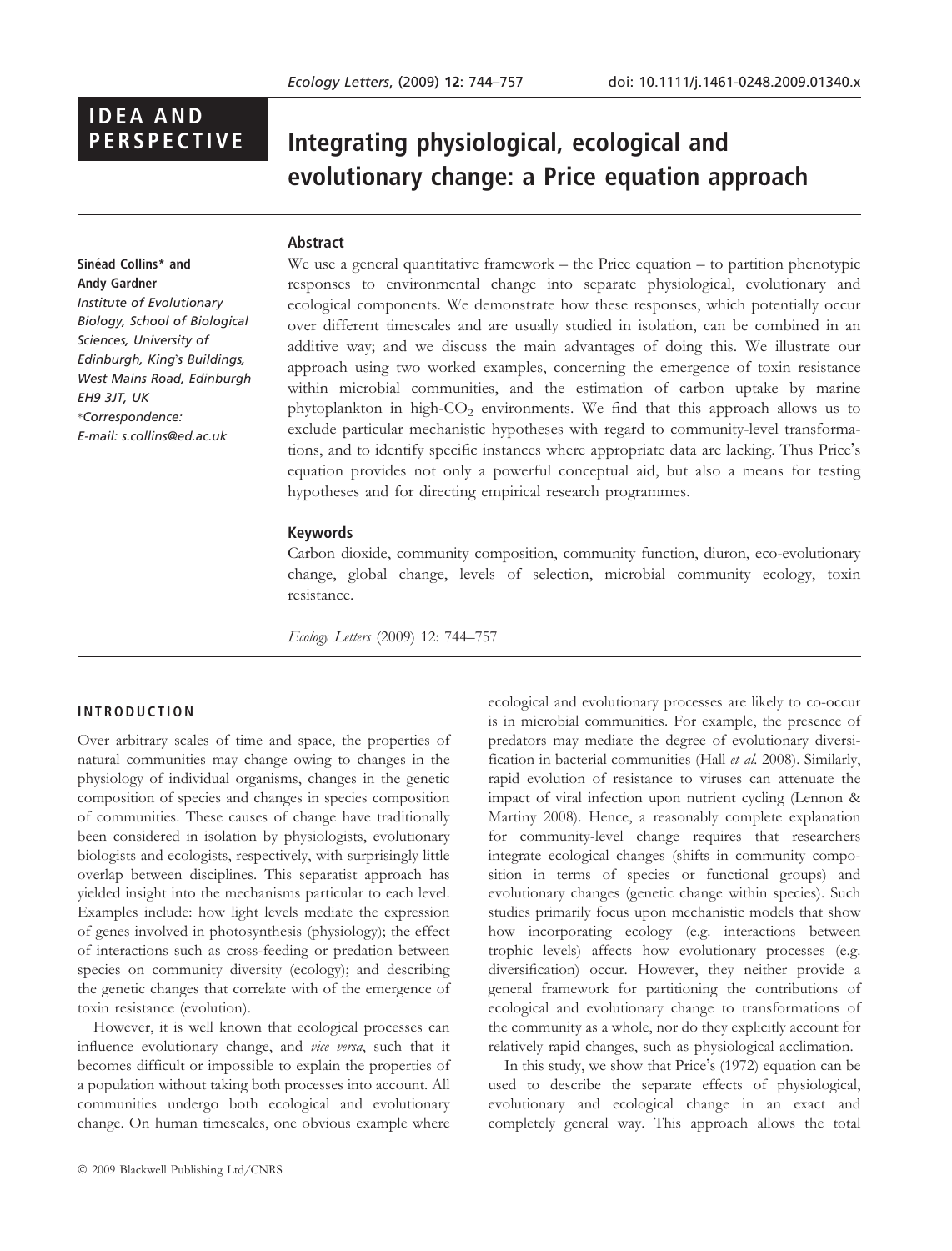change at the community level to be expressed as a simple sum of these three effects. The approach is exact, and completely general, because it does not rest upon particular mechanistic assumptions. For this reason, it does not deliver the usual concrete results expected of mathematical modelling approaches. To illustrate the usefulness of a Price equation approach, we provide two worked examples. First, we apply the partition to changes in a microbial community-s tolerance to a toxin (diuron), and we explicitly test the hypothesis that increases in community tolerance are primarily attributable to the elimination of sensitive species rather than to physiological change, or the evolution of resistance in sensitive species (McClellan et al. 2008). Second, we use the Price equation to systematically take stock of our ability to predict changes in carbon uptake (CU) by marine phytoplankton as a long-term response to elevated atmospheric  $CO<sub>2</sub>$  levels associated with climate change, highlighting a poverty of data that is easily remedied by more focused, theory-driven empiricism. Thus, we show that the Price equation provides a conceptual aid, facilitates testing of competing hypotheses, and suggests avenues for more fruitful empirical research.

# PRICE S EQUATION: COMBINING PHYSIOLOGI-CAL, EVOLUTIONARY AND ECOLOGICAL CHANGE

The Price equation is a mathematical theorem that can be applied to any system that undergoes a transformation (Price 1972; Frank 1995; Gardner 2008). It was originally developed to model evolutionary changes of biological populations (Price 1970), and now provides the formal basis for the theory of social evolution (Hamilton 1970, 1975; Price 1972; Frank 1998; Okasha 2006), although in recent years it has been applied to problems in a range of other disciplines including epidemiology (Day & Gandon 2005, 2007), community ecology (Loreau & Hector 2001; Fox 2005, 2006; Fox & Harpole 2008), economics (Andersen  $2004$ ) and linguistics (Jäger 2008). Its usefulness lies in its ability to describe the transformation of any character in an exact and completely general way, and to partition this total change into separate and meaningful components.

The Price equation is both exact and completely general, owing to the way that it emerges from notational definitions instead of specific mechanistic assumptions. Rather than modelling mechanistic processes directly, and using these to predict how a system will move from its present to future state, the Price equation takes both present and future states as given, and applies a partition that illuminates the change that has occurred (see worked example in the Emergence of community tolerance to toxins'). This does not mean that the Price equation cannot be used for predictive purposes. As a conceptual aid and organizational tool it can be used to point out productive paths of inquiry leading to scientific

progress on topics of real-world interest (see worked example in the Predicting carbon uptake by marine phytoplankton in a high  $CO<sub>2</sub>$  world').

Here, we are interested in describing dynamical transformations that occur within a multispecies community. We provide a hierarchical description of the community, assigning every species a unique index  $i$  and, within each species, assigning every lineage a unique index  $j$  ( $I$  is the set of species indices, and  $J_i$  is the set of lineage indices in species  $i$ ). We census the community at times  $t_1$  and  $t_2$ , and we employ the Price equation to describe the change in community-average value for a character of interest  $(\Delta \bar{z})$ over the intervening time period as:

$$
\Delta \overline{\zeta} = \mathrm{E}_{I}(\mathrm{E}_{Ji}(\Delta z_{ij})) + \mathrm{E}_{I}(\mathrm{cov}_{Ji}(w_{ij}, z'_{ij})) + \mathrm{cov}_{I}(w_{i}, z'_{i}),
$$
\n(1)

where: E and cov denote the statistical expectation (arithmetic average) and covariance, respectively, taken over the sets indicated by subscripts;  $z_{ij}$  and  $z'_{ij} = z_{ij} +$  $\Delta z_{ij}$  denote the value of the character of interest exhibited by lineage *j* in species *i* at times  $t_1$  and  $t_2$ , respectively;  $z'_i$ denotes the average value, over all lineages in species  $i$  at time  $t_1$ , of the character at time  $t_2$ ; and  $w_i$  and  $w_i$  denote the relative growth factor of lineage  $ij$  and species i, respectively, within the community (mathematical details given in Appendix 1).

Equation (1) states that the change in the average value of the character across the whole community during this time interval is given by the sum of three terms. The first term, which corresponds to the change in the value of the character exhibited by a lineage  $(\Delta z_{ii})$ , averaged over all lineages in the community, defines the physiological change. This captures any overall tendency for lineages to change their character value in a particular direction. The second term, which is given by the covariance between a lineage's new character value  $(z_{ij}^{i'})$  and its relative growth factor  $(w_{ij}),$ averaged over all species in the community, defines the evolutionary change. This is non-zero, if there is a tendency for lineages with higher or lower character values to increase in relative abundance within their species. Finally, the third term, the covariance between a species' new character value  $(\chi_{ij})$  and its relative growth factor  $(w_i)$ , defines the *ecological* change. This captures any tendency for species with higher or lower character values to increase in relative abundance within the community. These three effects are illustrated in Fig. 1.

As shown in the Appendix 1, eqn (1) follows directly from notational definitions and hence is exact and completely general so long as the notation holds. However, for concreteness and to aid meaningful interpretation, a number of simplifying assumptions might be made. While we have conceptualized the average change within lineages as a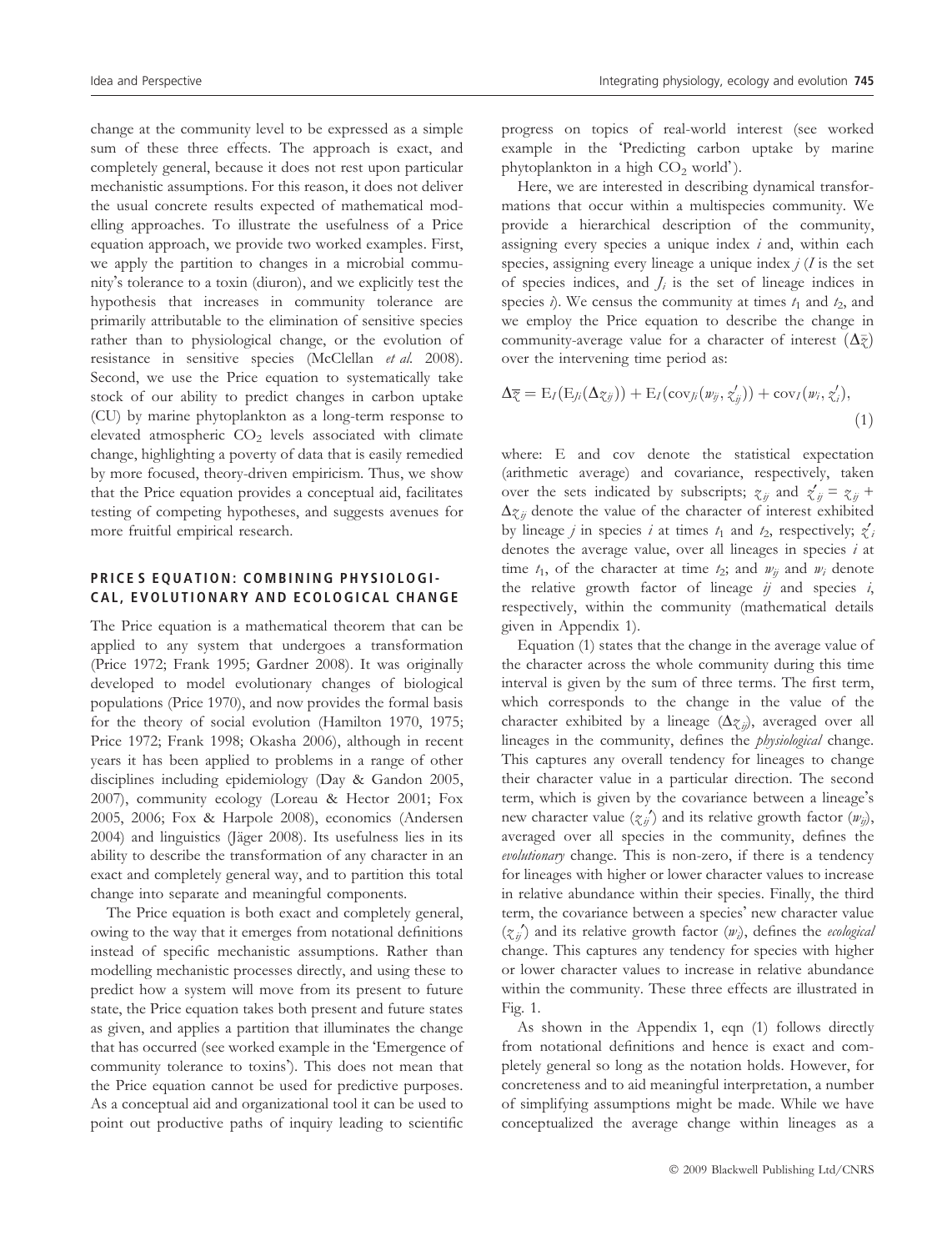**(a)**

**(b)**

**(c)**



Figure 1 Physiological, evolutionary and ecological change in a trait of interest. (a) Physiological change in a focal lineage. The total physiological change at the community level is the average physiological change of all constituent lineages, weighted by their initial abundances. (b) Evolutionary change in the focal species, owing to changes in relative abundance of constituent lineages differing in their initial trait values. Note that this does not include the effect of physiological changes within lineages. The total evolutionary change at the community level is the average evolutionary change of all constituent species, weighted by their initial abundances. (c) Ecological change in the community, owing to changes in relative abundance of species differing in their initial trait values. Note that this does not include the effects of physiological change within lineages, nor of evolutionary change within species.

**Species**

'physiological' effect, processes such as mutation (which are not usually considered physiological) are likely to contribute to this term. Hence, by using this terminology we essentially make the simplifying assumption that standing genetic variation, rather than novel mutational input, accounts for most of the response to selection during the time interval of interest. This may be a reasonable approximation for large microbial populations in which every genetic variant can be considered present (at perhaps vanishingly low initial frequency) from the start. More generally, the components of change (and their additivity) do not necessarily reflect the underlying mechanistic processes (and the ways in which these potentially interact). For example, a lineage's physiology might be mediated by the species composition of its community, and hence changes in the latter might induce changes in the former; this would be classified as ecological change (i.e. owing to changes in species composition), rather than physiological change or an ecology–physiology interaction.

This Price equation provides a useful means of understanding scenarios where physiological, ecological and evolutionary processes are likely to occur over the timescale of interest. First, being a statistical tautology, it is completely general and exact, and so we can be sure that eqn (1) has not neglected any key effects. All possible biological, chemical and physical processes are accounted for, albeit in an implicit way. Second, because no particular mechanistic assumptions are made, eqn (1) holds for any particular mechanistic model that has been or could be devised. Hence, our notational model provides a 'meta-model' that allows researchers to translate between, and to generalize from, particular mechanistic models. Third, it provides a proof of concept, namely that physiological, evolutionary and ecological effects are distinct, that they add up to give the total phenotypic change, and that there is no a priori reason to assume that any of these effects are unimportant.

# EMERGENCE OF COMMUNITY TOLERANCE TO TOXINS

The use of antimicrobial agents is ubiquitous in our lives, from antimicrobial soaps and household cleaners, to prescription antibiotics to commercial antifouling agents. Exposure to high levels of toxin is a classic example of strong selection that has been used in experimental evolution studies to select specifically for evolved lineages that are resistant to toxins (Reboud et al. 2007), so it is not surprising that microbial lineages that survive the initial exposure to the toxin may undergo rapid microevolution. Additionally, the presence and abundances of different species in microbial communities may change in response to toxin exposure, further affecting the community-level tolerance to a toxin. We often have a vested interest in understanding the basis of the emergence of toxin tolerance in microbial communities for health, economic or ecological reasons, yet it is often unclear how community tolerance to toxins emerges in cases where both evolutionary and ecological responses to the toxin occur. For example, we may wish to assess the toxicity of antifouling agents released into the environment on microbial communities that are responsible for primary production in aquatic ecosystems. Here, environmental risk assessments are often carried out using either acute or chronic exposure of single-species populations of microbes (Lin et al. 2005). Alternatively, species sensitivity distributions – which estimate the concentration of toxin at which 95% of the species would be unaffected – may be used (Roelofs et al. 2003). However, recent work where microbial assemblages were exposed to varying levels of toxin for 3 months found that the community-level effects, which included increased tolerance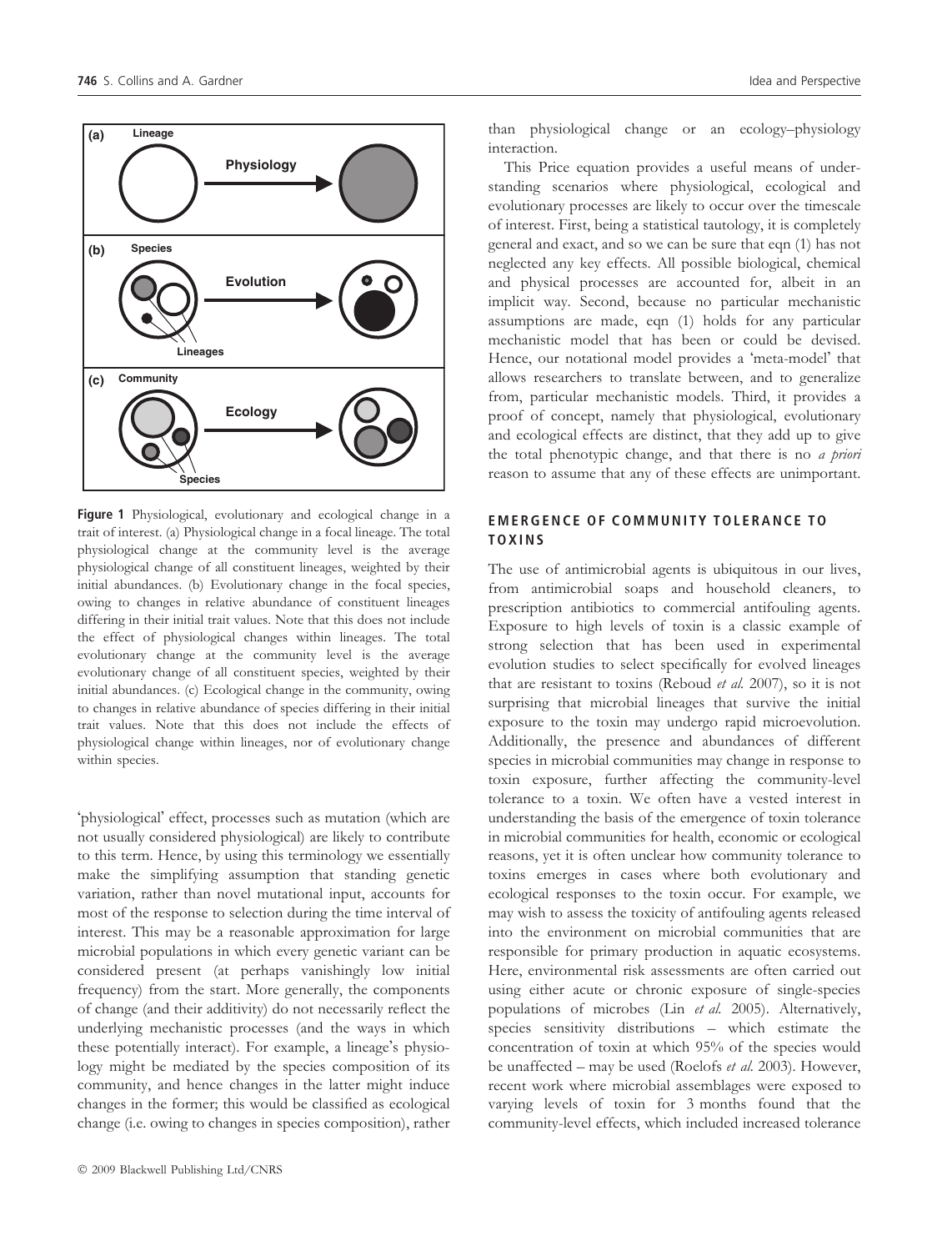to the toxin, were not predictable from single-species tests (McClellan et al. 2008). Here, we use the Price equation to evaluate the specific explanation that poison-induced community tolerance (PICT) is the result of more tolerant species replacing less tolerant species (McClellan et al. 2008). This demonstrates how explicitly separating and accounting for physiological, ecological and evolutionary responses to an environmental change can aid in interpreting results from particular studies.

We partition the response of a simple phytoplankton community to chronic, environmentally relevant levels of diuron exposure. Diuron is a well-studied photosystem-2 inhibitor and commonly used antifouling agent (Sabater et al. 2007). In most published studies and measures of toxicity the phenotype of interest  $(z)$  is the photosynthesis rate per unit chlorophyll. Here, we take advantage of a study by McClellan et al. (2008) where phytoplankton communities were exposed to sublethal levels of diuron for 3 months,

Table 1 Breakdown of terms used in partitioning the emergence of community tolerance to diuron

and where the total change in community phenotype was reported, as well as changes in community composition. The resolution of community composition is not at the level of individual species, but rather at the level of functional groups (diatoms vs. cynobacteria). Hence, whilst we may define a quasi-ecological effect in terms of the change in photosynthetic rate that can be ascribed to changes in the relative abundances of functional groups, and a quasievolutionary effect in terms of the change that can be ascribed to changes in the relative abundances of lineages within functional groups, some true ecological change (owing to changes in the relative abundance of species within functional groups) is necessarily left out of the former effect and incorrectly attributed to the latter effect. However, the aim here is to provide a proof of principle, and to illustrate how the Price equation partition could be applied to more detailed data. Hence, we proceed by treating the functional groups in the McClellan et al. (2008) dataset

|                                                                                                           |                        | Relative<br>photosynthesis<br>rate |                         | Inhibition of<br>photosynthesis(%)                                                                                  |                | Absolute<br>photosynthesis<br>rate $\zeta$                     |  |
|-----------------------------------------------------------------------------------------------------------|------------------------|------------------------------------|-------------------------|---------------------------------------------------------------------------------------------------------------------|----------------|----------------------------------------------------------------|--|
| Total difference in community phenotype<br>$\chi$ Community<br>$\vec{z}$ Community<br>Change in phenotype | 100<br>85<br>$-0.3975$ |                                    | $\Omega$<br>14.28571429 |                                                                                                                     | 2.65<br>2.2525 |                                                                |  |
|                                                                                                           | Initial<br>$a_i$       | Initial<br>rate $z_i$              | $\binom{0}{0}$          | Inhibition of Final<br>frequency photosynthesis photosynthesis photosynthesis photosynthesis<br>rate $\gamma$ ?     |                | Total<br>rate for group                                        |  |
| Physiological change<br>Diatoms<br>Cyanobacteria<br>Change in phenotype $-0.3775$                         | 0.9<br>0.1             | 2.5<br>4                           | 85<br>90                | 2.125<br>3.6                                                                                                        |                | 1.9125<br>0.36                                                 |  |
|                                                                                                           | Initial<br>$a_i$       | Final<br>$a_i^{\prime}$            | Final<br>rate $z_i$     | Photosynthesis<br>weighted by<br>frequency frequency photosynthesis frequency<br>$(a_i^{\prime} - a_i)z_i^{\prime}$ |                | Lineage Average<br>growth fitness<br>factor $w_i$ (all groups) |  |
| Ecological change<br>Diatoms<br>Cyanobacteria<br>Change in phenotype0.59                                  | 0.9<br>0.1             | 0.5<br>0.5                         | 2.125<br>3.6            | $-0.85$<br>1.44                                                                                                     | 0.55<br>5      | 1.0                                                            |  |
|                                                                                                           |                        | Total change<br>in phenotype       |                         | Physiological<br>contribution                                                                                       |                | Ecological<br>contribution                                     |  |
| Evolutionary change<br>Community<br>Change in phenotype                                                   | $-0.3975$<br>$-0.61$   |                                    | $-0.3775$               | 0.59                                                                                                                |                |                                                                |  |

All absolute photosynthesis rates are in  $\mu$ g C $\bullet$  $\mu$ g Chl $\bullet$ h<sup>-1</sup>. All data are for subacute diuron exposure (0.4–0.8µg  $L^{-1}$  of diuron ) (Source: Avramescu et al. 1999; Soukupová et al. 1999; Coles & Jones 2000; McClellan et al. 2008).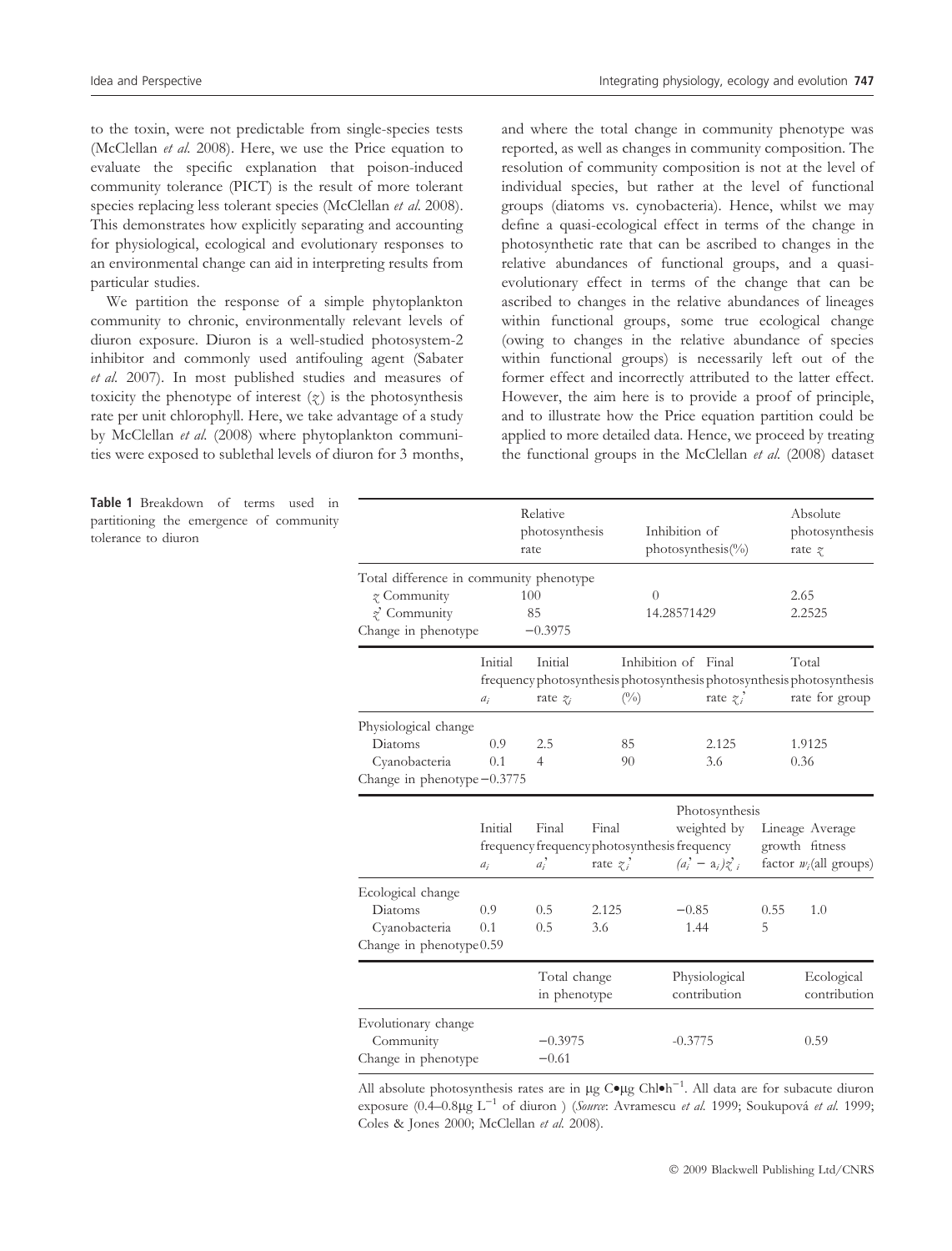as species in the framework of eqn (1). Note that the choice of levels does not affect the mathematical validity of eqn (1), but it does affect our interpretation of each of the three components of change. Throughout the calculations, we use data for phytoplankton exposed to  $0.4-0.8 \mu g L^{-1}$  of diuron, which falls within the range of concentrations measured in chronically exposed areas and is well below concentrations needed to provoke an acute response (4–9  $\mu$ g L<sup>-1</sup>) (Sabater *et al.* 2007). All calculations are summarized in Table 1. The sources for each value and particular calculations for this example can be found in the supplementary version of Table 1 (Table S1).

#### Total difference in community phenotype

The total difference in community phenotype is simply the decrease in the photosynthesis rate per unit chlorophyll of the community after long-term exposure to diuron, and can be taken directly from published data. This is reported as the percent inhibition of photosynthesis in most studies, but can easily be transformed into absolute rates. Here, the total difference in community phenotype is  $-0.40$ , or a  $40\%$ reduction in photosynthesis per unit chlorophyll.

#### Physiological change

The part of the community level change that can be ascribed to physiology is defined as the average (over all lineages within the community, weighted by their initial abundance) change in photosynthesis rate per unit chlorophyll. In other words, it is the part of the total change that is not due to changes in the abundance of lineages within each functional group or changes in the abundance of functional groups within the community. The available data do not discriminate individual lineages within functional groups, so it is not possible to measure this effect directly. However, upon the assumption that physiological change occurs relatively quickly and evolutionary and ecological effects occur relatively slowly, we can estimate the physiological change simply by measuring the difference in photosynthesis for each functional group after physiological acclimation to diuron exposure. Short-term diuron exposure tests are typically carried out over days in the studies used here. For this community, the physiological response is  $-0.38$ , or a 38% reduction in photosynthesis per unit chorophyll in the community (details in Table 1).

#### Ecological change

The part of the community level change that can be ascribed to ecology is equal to the covariance (over functional groups, weighting according to their initial abundance) of a functional group's (post-physiological change) photosynthesis rate and its relative growth factor in the community. In other words, the ecological effect is that which is due to changes in the relative abundances of functional groups in the community. We have estimated the physiological change for each functional group above, and relative growth factor is readily calculated as the ratio of final vs. initial relative abundance, where the final abundance is measured in the chronically diuron-poisoned environment and the initial abudance is measured in the unexposed environment. This gives a change of +0.59, or a 59% increase in photosynthesis per unit chlorophyll in the community (Table 1).

### Evolutionary change

The part of the community level change that can be ascribed to evolution is equal to the average (over functional groups) covariance within each functional group of a lineage's (postphysiological effect) photosynthesis rate per unit chlorophyll and its relative growth factor within the community. Thus, the evolutionary effect describes the part of the communitylevel change that is due to changes in the relative abundance of lineages within functional groups. As outlined above, the available data do not allow discrimination of individual lineages. However, the evolutionary effect is obtained by subtracting the sum of physiological and ecological effects from the total change, and hence can be estimated by difference, since the other terms in the equation are known. For this example, the evolution term is  $-0.61$ , or a 61% decrease in photosynthesis per unit chlorophyll in the community (see Table 1). Calculating this term on its own would require information on the variation within functional groups for photosynthesis inhibition by diuron, as well as some measure of how degrees of photosynthetic inhibition covary with fitness within functional groups.

#### **DISCUSSION**

One of the striking features of PICT that is exposed by using our Price equation approach is that the ecological and evolutionary effects are both large, but in the opposite direction. In this particular case, they are of roughly equal magnitude, and nearly cancel each other out. If only the physiology term was measured, this could easily be misinterpreted to support the idea that PICT can be explained by the physiology term alone, and that long-term community tolerance can be predicted from weighted averages of single-species acclimation data. However, the changes in community composition, both in terms of functional groups present and in terms of the lineages that make up the functional groups, has changed drastically.

Even though both functional groups decrease photosynthesis rates after exposure to diuron, cyanobacteria have photosynthesis rates that are less sensitive to low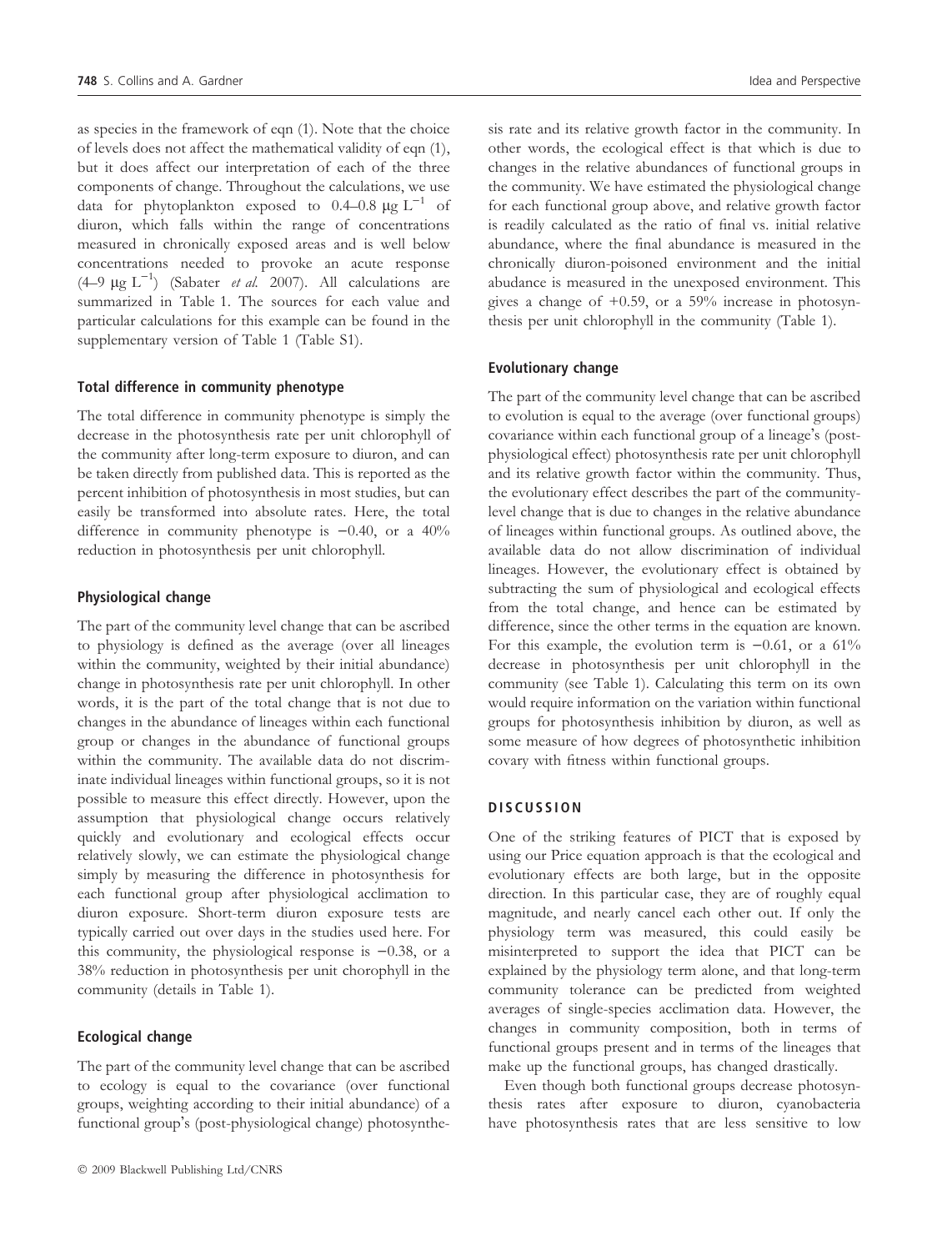concentrations of diuron, and also increase in frequency in communities that are exposed to diuron. There is a shift from a diatom-dominated community (90% diatoms and 10% cyanobacteria) before diuron exposure to a community where cyanobacteria are 50% of the community. Since cyanobacteria have much higher absolute levels of photosynthesis⁄ chlorophyll here, changes in community composition lead to a large increase in the community photosynthesis rate per unit chlorophyll.

The large negative evolution term indicates that within each functional group, the relative fitness of lineages that photosynthesize more slowly increases under chronic diuron exposure. There are several reasons that this might be the case. First, species or lineages with lower photosynthesis rates may be less affected by diuron, in that they may experience a lower percent inhibition of photosynthesis. This would require that there be a positive correlation between diuron sensitivity (measured as percent inhibition of photosynthesis) and uninhibited photosynthesis rates, as well as a negative correlation between photosynthesis rate and competitive fitness in the presence of low concentrations of diuron. Alternatively, lineages with lower uninhibited photosynthesis rates may be less affected by diuron poisoning because the same percent reduction in photosynthesis rate corresponds to a lower absolute loss in energy for the cells such that the fitness effect of a given amount of photosynthesis inhibition is smaller. This would not require any correlation between photosynthesis rates and percent inhibition by diuron. One would instead expect to see that the fitness cost per percent inhibition of photosynthesis is positively correlated with the absolute rate of uninhibited photosynthesis. Our framework cannot distinguish between these two possibilities. However, it does produce a set of expectations that allow a simple experiment to be carried out that would measure the covariances between photosynthesis rates, diuron sensitivity and fitness (growth rate or competitive ability).

Our partition of the Price equation lends very limited support to the hypothesis that PICT is attributable to the elimination of sensitive species. While the change in functional group frequencies is consistent with community tolerance increasing when a more sensitive group (diatoms) declines in frequency, changes within functional groups appear to be related to differences in photosynthesis rates. The sign difference between the ecology and evolution terms highlights that eqn (1) can also be used to force the clarification of a hypothesis and expose implied assumptions. Here, we see that the hypothesis that more sensitive groups are eliminated assumes that diuron sensitivity has a strong negative correlation with competitive fitness regardless of the level of biological organization upon which selection is acting. Furthermore, since a single explanation for PICT is proposed for the entire community, it is also assumed that selection acts in much the same way on competition between functional groups as it does on competition between species or lineages within functional groups. From eqn (1) we observe that this is not the case, and that it is likely that selection acts differently between functional groups and between lineages.

Another key consideration is that traits other than photosynthesis levels may be interesting or important. Our partition shows that there is scope for selection in this system. For covariances between traits to be non-zero, variances in traits must be larger than zero. We have shown that covariances in this system are non-zero, which demonstrates that traits other than photosynthesis also have the potential to evolve in response to chronic exposure to low levels of diuron. This could warrant concern in some cases. For example, some cyanobacteria produce toxins, and here we have a shift towards communities with a higher proportion of cyanobacteria, along with probable changes in the species of cyanobacteria present.

# PREDICTING CARBON UPTAKE BY MARINE PHYTOPLANKTON IN A HIGH CO<sub>2</sub> WORLD

Currently, there is much interest in predicting the biological consequences of climate change. One major point of interest is in evaluating the responses of oceans to global change, where an important goal is to better understand how future populations of phytoplankton may differ from contemporary ones (Falkowski et al. 2000). This is not surprising, since phytoplankton CU and fixation comprises  $c$ . 40% of global photosynthesis, and makes up the biological carbon sink in the ocean (Falkowski 1994). Because phytoplankton have large population sizes and relatively fast generation times, it is possible that changes in physiology, species succession (ecological change) and genetic change within species (evolutionary change) occur on human time scales, and there is limited experimental evidence that evolutionary change in CU (Collins & Bell 2004; Collins et al. 2006) is likely to occur in response to elevated CO2. Recent work has called for an integration of physiological, ecological and evolutionary responses of phytoplankton to elevated CO2 (Bell & Collins 2008; Rost et al. 2008). However, there has been confusion as to whether these three aspects of change are actually distinct (for recent examples illustrating this see Riebesell et al. 2007; Iglesias-Rodriguez et al. 2008; Wohlers et al. 2008). Additionally, no attempt has yet been made to quantitatively combine existing empirical data on physiological, ecological and evolutionary effects. Instead, experimental studies on responses of marine phytoplankton to elevated  $CO<sub>2</sub>$  rely on qualitative descriptions of how these different levels may interact (e.g. see Riebesell et al. 2008, Piontek et al. 2009). The contribution of applying the Price equation here is to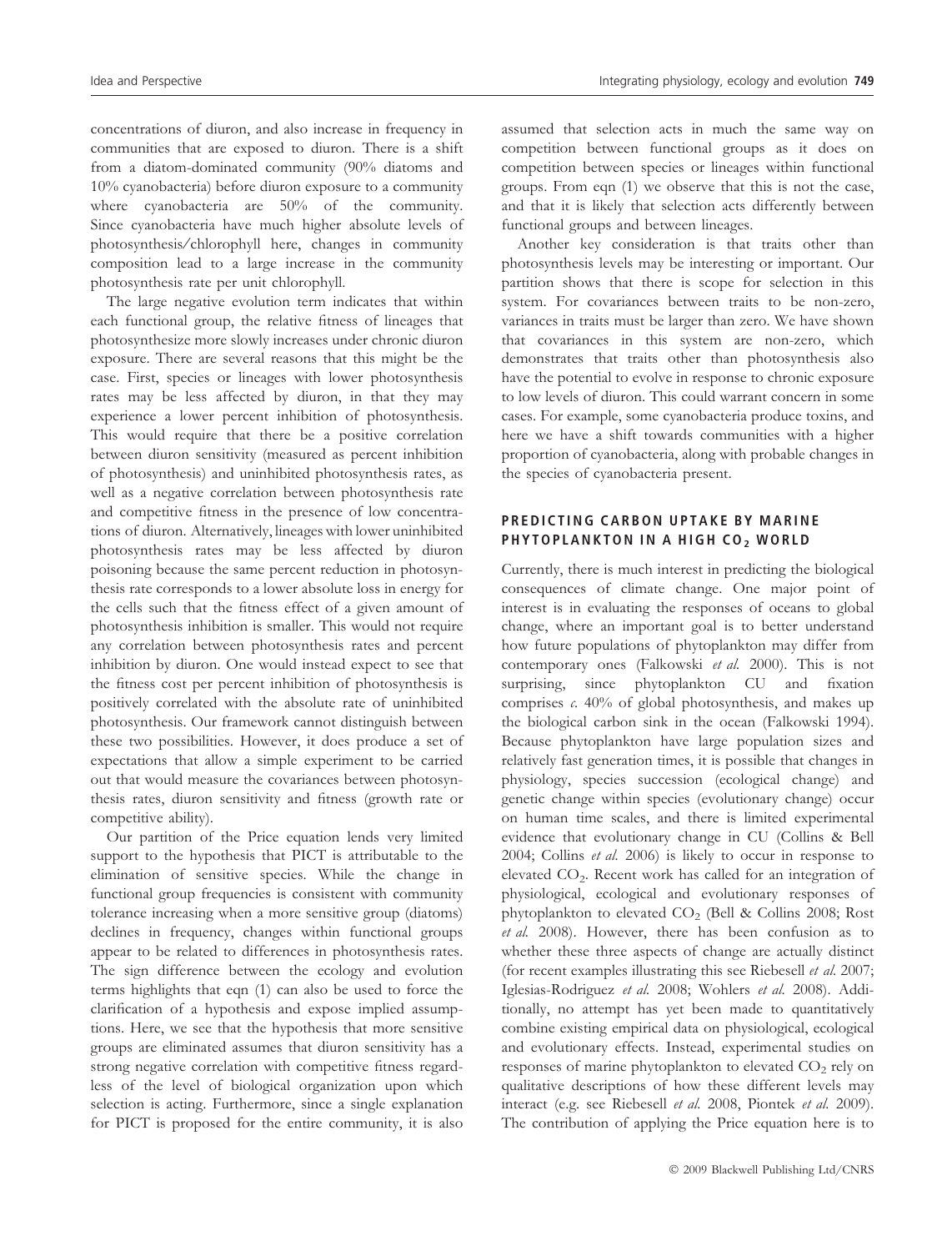show – in all possible models, rather than in one toy model – that the three components of change are indeed distinct and that none of them can be dismissed a priori. Our goal in this worked example is not to produce a numerical prediction, but to illustrate how published data may be used (and what data are needed) to obtain a meaningful numerical calculation over these levels of biological organization. In other words, our partition of the Price equation can be used to make a specific and practical 'to do' list that may be useful in organizing interdisciplinary efforts, and indicating which items have been 'checked off' and which remain to be performed. Such a list could be compiled without any overarching quantitative framework, but using the Price equation here provides a concrete list of data needed, and points out a form in which data can be reported so that it is possible to combine data across fields of research to make quantitative predictions.

Here, we use eqn (1) as a way to identify specific data that are missing to make a prediction that takes physiology, ecology and evolution into account. In the interests of providing a simple illustration, we limit our 'to do' list to identifying specific data relevant to the change in CU in phytoplankton communities to elevated CO<sub>2</sub>. Our trait of interest  $(z)$  is the rate of CU. While many other aspects of the environment will change along with an increase in global CO2 levels, empirical studies that document responses to many simultaneous environmental changes (elevated CO<sub>2</sub>, lowered pH, changes in temperatures, light levels and

|  |  | <b>Table 2</b> Breakdown of terms used in sample calculation of change in community carbon uptake attributable to carbon enrichment alone |  |  |  |  |  |  |  |  |  |  |  |  |  |  |  |
|--|--|-------------------------------------------------------------------------------------------------------------------------------------------|--|--|--|--|--|--|--|--|--|--|--|--|--|--|--|
|--|--|-------------------------------------------------------------------------------------------------------------------------------------------|--|--|--|--|--|--|--|--|--|--|--|--|--|--|--|

| Physiological change<br>Picoplankton<br>Mixed algae                                                                                                                                 |                                                                             | Initial<br>frequency<br>$a_i$<br>0.296296296<br>0.176870748 |                                                                                                            | Relative<br>total carbon<br>uptake after<br>acclimation $z_i$<br>1.187652676<br>1.143548559 | Relative total<br>carbon uptake<br>for group $a_i \bullet z_i$<br>0.351897089<br>0.202260289 |  |
|-------------------------------------------------------------------------------------------------------------------------------------------------------------------------------------|-----------------------------------------------------------------------------|-------------------------------------------------------------|------------------------------------------------------------------------------------------------------------|---------------------------------------------------------------------------------------------|----------------------------------------------------------------------------------------------|--|
| Calcifyers<br>Silicifyers<br>Change in phenotype                                                                                                                                    |                                                                             | 0.235827664<br>0.291005291<br>0.370474828                   |                                                                                                            | 0.924997107<br>2.055555556                                                                  | 0.218139907<br>0.598177543                                                                   |  |
|                                                                                                                                                                                     | <b>Initial</b><br>frequency<br>$a_i$                                        | Final<br>frequency<br>$a_i^{\prime}$                        |                                                                                                            | Relative total<br>carbon uptake<br>after acclimation $\chi_i$                               | Relative total<br>carbon uptake<br>for group $(\vec{a}_i - a_i)z_i^*$                        |  |
| Ecological change<br>Picoplankton<br>0.296296296<br>Mixed algae<br>0.176870748<br>Calcifyers<br>0.235827664<br>0.291005291<br>Silicifyers<br>Change in phenotype<br>$(ai' - ai)zi'$ |                                                                             |                                                             | Must be measured by well<br>replicated community composition<br>experiments spanning<br>long time scales.  | 1.187652676<br>1.143548559<br>0.924997107<br>2.055555556                                    | Must be calculated                                                                           |  |
|                                                                                                                                                                                     | Initial frequency $a_i$                                                     |                                                             | Relative carbon<br>uptake after genetic<br>change $z_i^*$                                                  | Relative total<br>carbon uptake<br>after acclimation $\chi_i$                               | Relative total<br>carbon uptake<br>for group<br>$a_i (z_i^* - z_i^*)$                        |  |
| Evolutionary change<br>Picoplankton<br>Mixed algae<br>Calcifyers<br>Silicifyers<br>Change in phenotype                                                                              | Must be measured<br>(see Ecological change)<br>$ai^{\prime}(z_i^* - z_i^*)$ |                                                             | Must be measured by<br>well replicated exeperimental<br>evolution studies for<br>each phytoplankton group. | 1.187652676<br>1.143548559<br>0.924997107<br>2.055555556                                    | Must be calculated                                                                           |  |

All carbon uptake rates are relative, and expressed as fold differences per individual for each group. Data for physiological responses and initial frequency of groups are calculated from: Burkhardt et al. 2001; Clark & Flynn 2000; Fu et al. 2007; Hansen et al. 2007; Hutchins et al. 2007; Langer et al. 2006; Leonardos & Geider 2008; Le Quéré et al. 2005; Post et al. 1984; Smith & Lancelot 2004; Søderberg & Hansen 2007; Riebesell et al. 1993; Rost et al. 2006; Trimborn et al. 2007; S. Trimborn, personal communication, Zondervan et al. 2001, 2002, Zondervan 2007.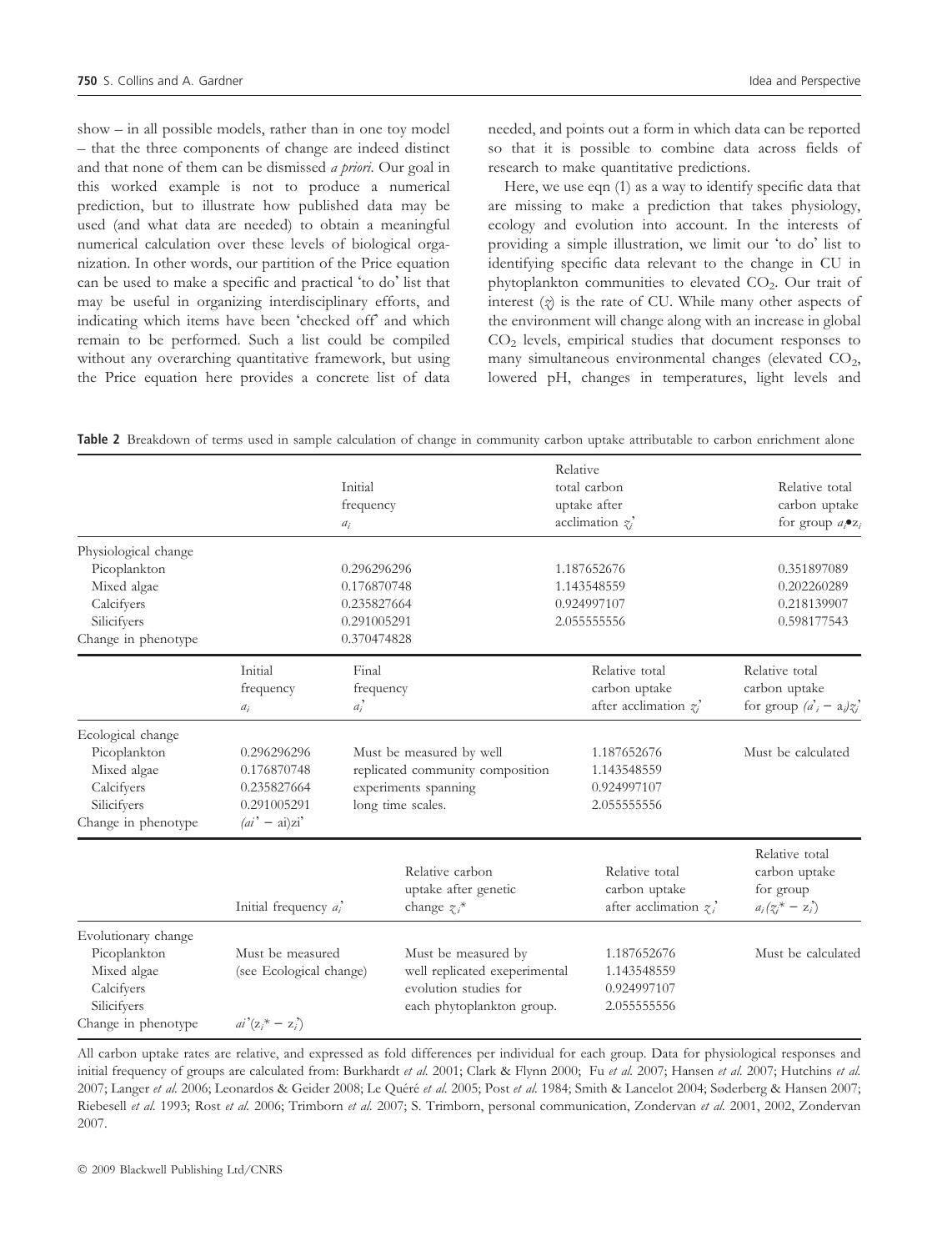stratification, to name a few) are rare. In any case, the same framework may be used as data on responses to more complex environmental change become available. In this example we use species rather than functional groups, according to the definition of evolutionary change as change that occurs within species. The concept of the functional group (e.g. silicifyers, calcifyers, green algae and cyanobacteria) is widely used in phytoplankton studies, and so alternatively the community level change could be partitioned into within and between functional group components. Examples of published numerical data that could be used or concise descriptions of missing data can be found in Table 2.

#### Physiological change

The part of the total change at the community level that is attributed to physiology is that which is not due to changes in the relative abundance of lineages within species or changes in the relative abundance of species within the community. As before, this is most readily estimated by assuming that physiological effects occur relatively quickly and evolutionary and ecological effects occur relatively slowly, and measured as the change in CU per unit chlorophyll after an acclimation period of hours or days. The physiology effect for lineage  $i$  is simply the CU after physiological acclimation has reached steady-state levels minus the original CU:  $z_i' - z_i$ . To find the total physiology effect for the community, we simply average this over all the lineages:

$$
\Delta_{\text{PHY}}\overline{\zeta} = \mathrm{E}_{I}(\mathrm{E}_{Ji}(\Delta_{\zeta_{ij}})) = \mathrm{E}_{I}(\mathrm{E}_{Ji}(\zeta_{ij}^{\prime} - \zeta_{ij}))
$$
\n(2)

Different experiments use different media, methods, dissolved inorganic carbon levels, pH, etc., but the difference in CU in response to carbon enrichment for any given organism is repeatable when expressed as fold increase in net CU or fold increase in carbon fixation per unit chlorophyll. There are sufficient published data to estimate this term at the resolution of functional groups. See Table 2 for how data that could be used to calculate the physiology term. For the moment, community composition data is available at the level of functional groups, even though acclimation data are available for individual species. To properly estimate this term, community composition must be reported at the same taxonomic level that physiological studies are carried out at.

# Ecological change

The part of the total change at the community level that is attributed to ecology is that which is due to changes in the relative abundance of species in the community. One way to

measure this would be to carry out experiments similar to those in the toxin tolerance example considered in the previous section, where phytoplankton communities could be exposed to elevated levels of carbon over several months and the change in community composition measured. This has been attempted over short timescales and with very little replication such that only extremely large effects could have been detected. Results have been equivocal so far, and general results that could be extrapolated to longer-term effects on community composition have not yet emerged (see e.g. Riebesell et al. 2007; Tortell et al. 2008).

### Evolutionary change

The part of the community level change that can be ascribed to evolution is that which is due to changes in the relative abundance of lineages within species. In eqn (1) we have defined this as the average (over species) covariance within each species of a lineage's (post-physiological-effect) CU  $(\zeta_{ij})$  and its relative growth factor  $(w_{ij})$ . We can re-express this change as:

$$
\Delta_{\text{EVO}}\bar{\chi} = E_I\Big(\text{cov}_{J_i}\Big(\mathbf{w}_{ij}, \mathbf{x}'_{ij}\Big)\Big) = E_I\big(\mathbf{w}_i\big(\mathbf{x}_i \ast - \mathbf{x}'_i\big)\big). \tag{3}
$$

where  $z_i^*$  is the CU of species *i* at time  $t_2$ , and hence  $\chi_i^* - \chi_i'$  is the change in this species' CU level that can be ascribed to evolution. For each lineage, we have the CU that is reached once physiology has settled down, i.e.  $\chi_i'$ . We can also define CU after genetic change has occurred  $z_i^*$ , which may differ from the nongenetic (physiological) response,  $z_i'$ . Thus, the change in CU due to evolution in lineage  $i$  is simply  $z_i^* - z'_i$  The growth factor  $w_i$  must be measured experimentally. Having obtained these quantities, their product  $w_i$  ( $z_i^* - z'_i$ ) can be calculated and averaged over all species to obtain the total evolutionary change. In trying to calculate the evolution term, we see immediately that different marine phytoplankton species must be used for standard experimental evolution studies where replicate populations are grown for hundreds of generations at rising or elevated dissolved organic carbon (or elevated  $CO<sub>2</sub>$ ) if we are to make better, or indeed any, predictions about evolutionary outcomes. Specifically, we need to know the genetic response in CU to long-term growth at elevated  $CO<sub>2</sub>$ , as well as how  $CO<sub>2</sub>$  uptake correlates with fitness, in different lineages of marine phytoplankton. Until these data are available, we will be unable to estimate the contribution of evolutionary change to changes in CU in future phytoplankton populations.

### **Discussion**

To date, empirical studies of how phytoplankton CU may change in a higher  $CO<sub>2</sub>$  world have focused almost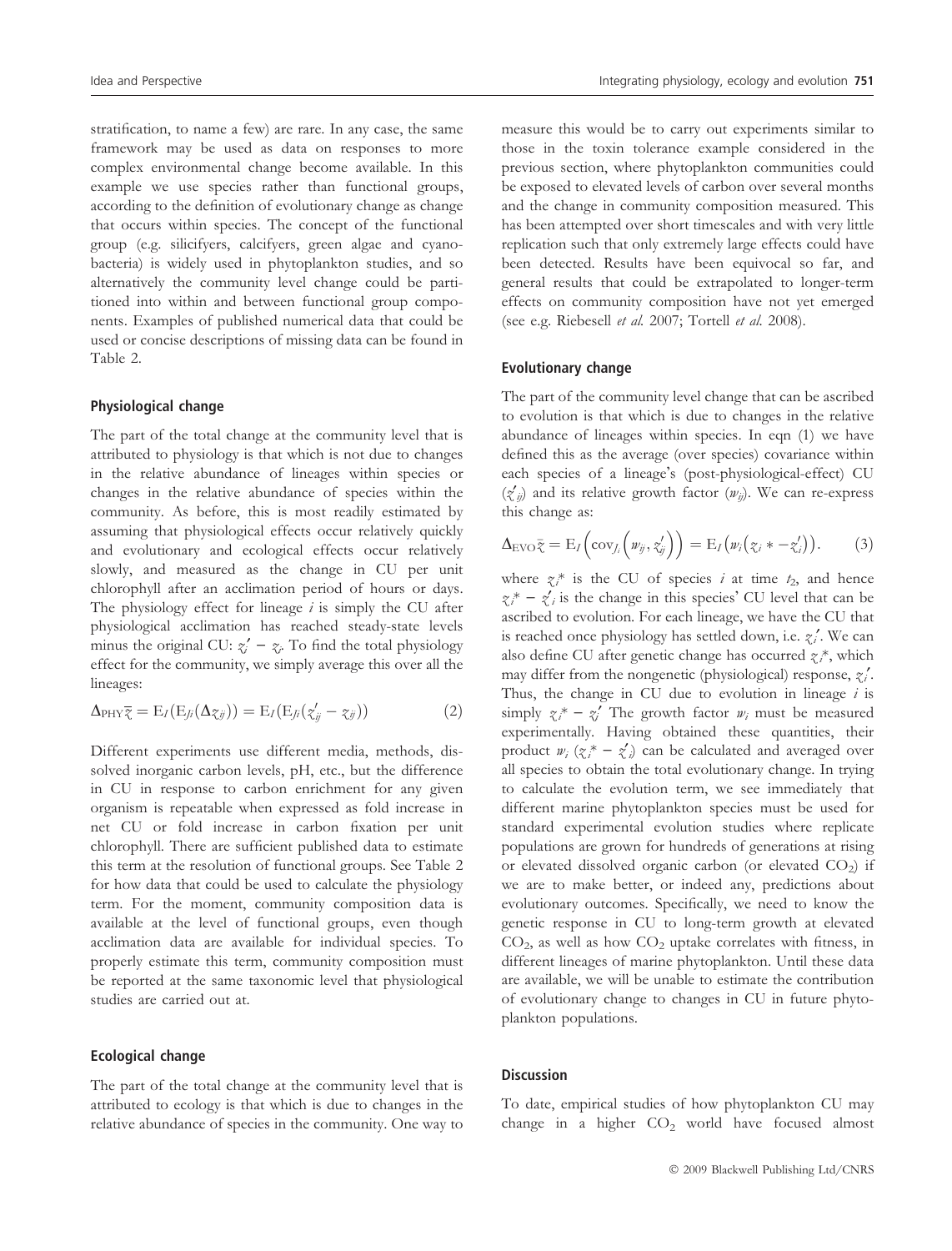exclusively on physiological responses along with a few qualitative descriptions of changes in community composition. It has been assumed (somewhat optimistically) that micro-evolutionary responses expected over decades or centuries may be somehow inferred from changes in community structure from sediment or other data that reflect patterns of change in community composition over tens or hundreds of thousands of years (Falkowski & Oliver 2007). However, the validity of simply scaling up or down between such different timescales is contentious. For example, effects of differences in the rates magnitudes of global change cannot be taken into account systematically, nor can any other differences in global change such as the presence of other nutrients⁄ pollutants, or differences in biotic surroundings brought about by human activity or chance. This suggests that empirical measures of evolutionary responses to relevant rates and magnitudes of environmental change over micro-evolutionary timescales (hundreds or thousands of generations of phytoplankton) may be a more conservative and reliable route to take.

This exercise has shown that we are currently unable to make even a rough calculation for how phytoplankton communities will respond to even a single component of global change. However, it reveals that relatively few additional experiments need be performed to remedy this. In terms of ecology, more and longer replicate experiments are needed to detect any general patterns that may exist, and changes in community composition must be quantified. In terms of evolution, only a single published study documenting the evolutionary response to elevated  $CO<sub>2</sub>$ exists, and uses *Chlamydomonas reinhardtii*, a common freshwater model system (Collins & Bell 2004; Collins et al. 2006). At present, it is not possible to calculate the evolution term unless many untested assumptions are made to apply the Collins & Bell (2004) results to different marine phytoplankton. In a freshwater model system, the contribution of evolutionary change to the end population CU was important (Collins et al. 2006), demonstrating that there is no *a priori* reason to suppose that this term can continue to be ignored. We suggest that gathering data for calculating this term should be a priority in research that aims to assess how future phytoplankton may take up carbon. This can be performed using standard microbial experimental evolution studies using marine phytoplankton. A second problem is that while physiological and micro-evolutionary studies report results at the level of species, ecological (community composition) studies report data at the level of larger groups (such as diatoms, coccolithophores, etc.). To combine data from these three levels, an effort must be made to report community composition data in terms of species. This is possible using sequence-based methods.

# **DISCUSSION**

Community-level characters are ultimately determined by who is there and what they are doing. For example, in phytoplankton communities the presence and abundance of different functional groups affects the total primary production of the community. While many functional groups are capable of photosynthesis, they may do so at very different rates and produce different amounts of biomass for a given amount of photosynthesis. The species or lineage composition of the functional groups themselves may affect how rapidly or efficiently these processes are carried out by the functional group. We expect that many environmental changes will alter the composition of communities by changing the relative fitnesses of types either between functional groups, within functional groups, or both. Additionally, selection may differ in intensity and even direction between and within functional groups, requiring that selection within and between functional groups be treated separately in experiments and explanations. However, evolutionary ecologists have lacked a general quantitative framework for combining data on how the composition of communities changes between environments (or over time) that explicitly allows incorporation of changes in the relative abundance of functional groups along with evolutionary change within functional groups. This may not be a problem when one of the processes can be legitimately ignored over the time or spatial scale of interest, but may pose an important barrier to quantitative predictions or clear explanations when the effect of selection between functional groups and within functional groups is of similar magnitude, as seen in our first worked example.

We have reiterated throughout this article that our use of the Price equation to partition physiological, evolutionary and ecological causes of community-level changes is intended to be applicable wherever these three causes of change are likely to co-occur over the time scale of interest. Microbial communities are assemblages where ecological and evolutionary change will occur on human timescales, since microbial communities are generally composed of several distinct functional groups, each of which may contain large, genetically diverse populations with fast generation times. Our partition could also be used for macrobes, especially if two distinct populations separated in space instead of time were being considered, so long as information at all three levels of biological organization can be gathered. Our worked examples use microbes because physiological, ecological and evolutionary responses can all be measured in the same replicated experiment (as in the diuron example), which makes it simple to combine the different measurements and allows us to focus on the framework itself. We have shown that the Price equation may be used to better understand how the characters of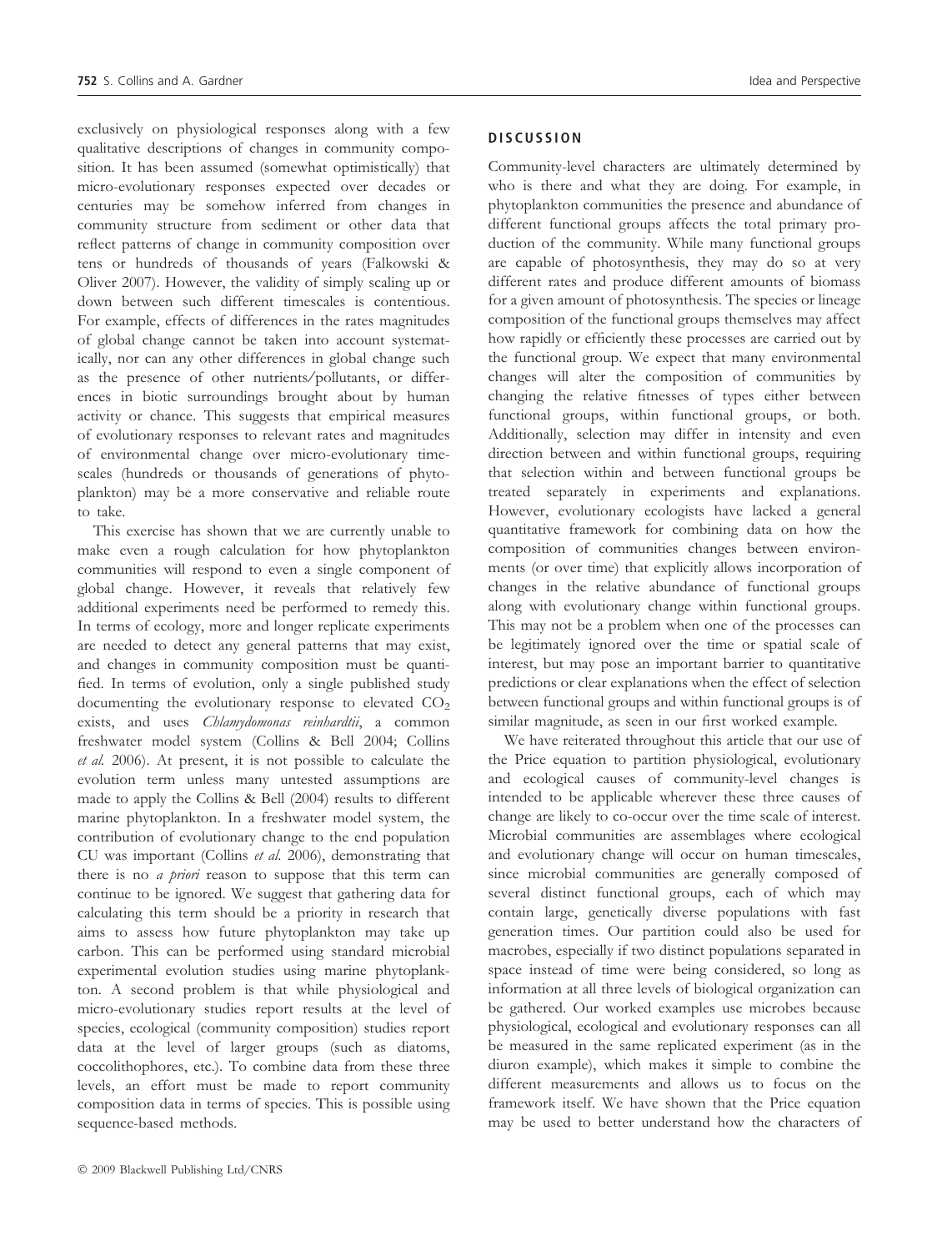communities change over time by: (1) providing a way to quantitatively combine data from physiology, ecology and experimental evolution studies and (2) reducing unnecessary speculation in the interpretation of evolutionary ecology experiments by explicitly partitioning effects. There are numerous studies in both the experimental evolution (MacLean 2005; Benmayor et al. 2007; Brockhurst et al. 2007; Venail et al. 2008) and ecology (Urban 2006; Loeuille & Leibold 2008) literature on how ecological interactions such as predation, infection and competition affect community-level properties, usually diversity or primary productivity. Our framework would allow studies (or meta analyses) to quantitatively compare the relative contributions of physiological (termed 'acclimation' or 'plastic responses' in most studies), ecological and evolutionary processes to either diversity or primary productivity between studies. This would be a significant improvement on qualitative agreement or disagreement between studies, especially since whether or not results agree is often a subjective judgement based on the presence of similar enough qualitative patterns. For example, recent metacommunity models of dispersal in patchy environments have taken adaptation into account (Urban 2006; Fussmann et al. 2007), and experimental tests of how migration rates in structured environments affect diversity and adaptation exist (for recent examples see Habets et al. 2006; Venail et al. 2008). Here, our framework could be used as a way to compare studies and test models in community ecology and experimental evolution, two fields that often investigate many of the same problems, such as determination and maintenance of diversity or of community function, using different experimental and theoretical frameworks. In cases where it is not possible to test models with existing experimental data, our framework could be used as a tool for identifying what specific information is missing, as shown in our worked example.

We have taken a Price equation approach to partition phenotypic change so that the contributions of processes operating at three levels of biological organization – physiology, evolution and ecology – can be included in a single quantitative framework. Price's equation was developed by a population geneticist to study evolutionary change (Price 1970), and now provides the formal basis for topics such as kin selection and levels of selection in social evolution (Frank 1998; Okasha 2006). However, the equation has since been generalized to describe any transformative process, and has been applied to problems elsewhere in the biological sciences, and beyond (Price 1972, 1995; Frank 1995, 1998; Loreau & Hector 2001; Andersen 2004; Day & Gandon 2005, 2007; Fox 2006; Fox & Harpole 2008; Gardner 2008; Jäger 2008).

The Price equation is unlike most other mathematical modelling approaches used in the biological sciences. In particular, it makes no mechanistic assumptions. Instead, it emerges as a logical consequence of notational definitions. The benefit of this is that it achieves far greater generality and exactness than more conventional models of biological transformation. Thus, it can be used to solve conceptual problems in a more decisive, complete and convincing way than would be possible using – and attempting to generalize from - specific 'demonstrations' that require particular and restrictive assumptions. The cost of this generality is that it does not provide the kind of concrete results that biologists typically expect from a mathematical modelling exercise.

Thus, it could be said that Price's equation is a tool for understanding rather than for making predictions. This is certainly the case for our worked example concerning the evolution of diuron tolerance in microbial communities, in which the overall transformation was already known but where the relative contributions of physiology, evolution and ecology were unknown and, indeed, a matter of controversy. However, this view may be too simplistic, as Price's equation can be used in conjunction with mechanistic assumptions to make predictions about future changes in important community-level characters, as illustrated by our worked example on changes in CU in phytoplankton communities as a response to elevated  $CO<sub>2</sub>$  levels. Here, the Price equation acts as an organizational tool, which allows the knowledge and understanding of physiologists, ecologists and evolutionary biologists to be applied simultaneously to a problem of global importance. This approach is not limited to microbial communities. The same analysis could be performed on, for example, studies investigating the effects of  $CO<sub>2</sub>$  enrichment on terrestrial plant communities.

Our partition of community transformation into its separate ecological, evolutionary and physiological effects echoes a similar partition provided by Fox (2006; see also Fox & Harpole 2008) in an effort to understand the impact of species loss on community productivity. We now outline some similarities and differences with this earlier partition, which also arose out of a Price equation analysis. First, as outlined in the Appendix 1, our partition of effects contributing to change in the community-average value of some character of interest ( $\Delta \overline{z}$ ; e.g. per unit biomass photosynthetic rate) is readily extended to describe the change in the community-total value of this character  $(\Delta T;$ e.g. the total photosynthetic rate), when the size of the community changes over time. This leads to a separate 'biomass' effect  $(\Delta N\bar{z})$  which is the product of the total change in biomass  $(\Delta N)$  and the initial average character value  $(\bar{z})$  and which is simply the change in the total character value that would be expected if the community were to change in size but the average character value were to stay the same. Fox's  $(2006)$  partition – given in his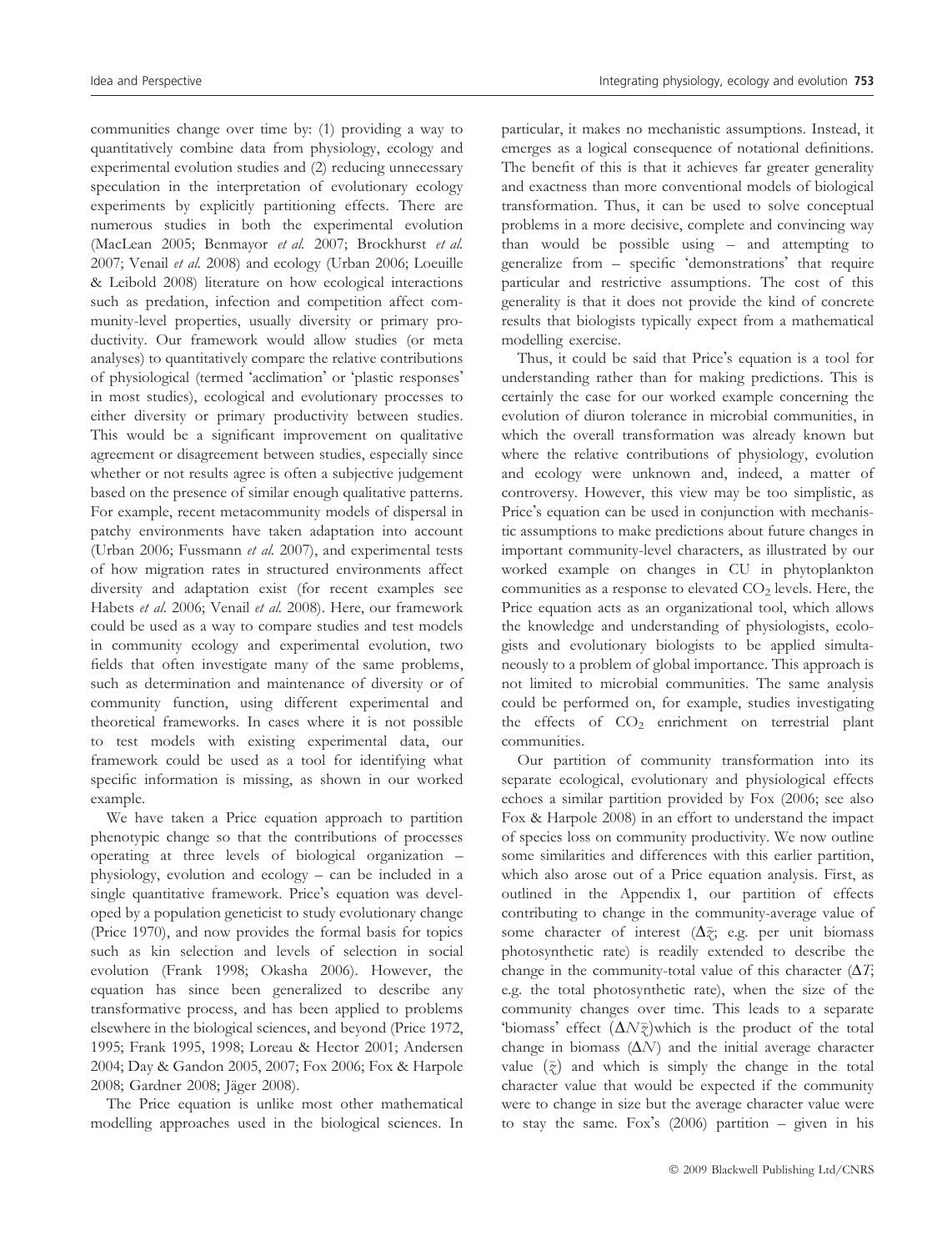equation (4) – begins with an analogous 'size' effect, which is due to change in the species richness of the community (i.e. number of species) rather than to change in biomass. In particular, his 'species richness' effect is also defined as the product of change in community 'size' (species richness;  $\Delta s$ ) and the initial average value of the character  $(\bar{z})$ . Hence, our community 'biomass' effect is mathematically analogous to Fox's (2006) species richness effect.

Second, as outlined in the Appendix 1, the remaining change unaccounted by this community size effect is given by the  $(N'\Delta \bar{z})$ , i.e. it is the product of the final size of the community  $(N)$  and the change in the average value of the character of interest ( $\Delta\bar{z}$ ). We have partitioned the change in the average character value into three separate effects: ecological, evolutionary and physiological change. In contrast, Fox (2006) discriminates two separate effects, termed 'species composition' and 'context dependence' effects). Fox's (2006) species composition effect describes the impact of any propensity for species with high or low character values before the species-loss event to be those that survive or are lost, and is given by  $cov(w, z)$  [in our notation, this could be expressed as  $cov_l(w_i, \zeta_i)$ . This is somewhat – but not exactly – analogous to our ecological effect, which describes the impact of any propensity for species with high or low character values *after* the physiology-changing event to wax or wane in the community, and is given by  $cov_I(w_i, z'_i)$ . The rationale for this difference is that the species richness effect in Fox's (2006) analysis is expected to be causally mediated by the initial character of each species, whereas the ecological effect in our analysis is expected to be causally mediated by each species' character value postphysiological change. Thus, the remaining terms – the combined effect of evolution and physiology in our analysis, and the context dependence effect in Fox's analysis - are somewhat, but not exactly, analogous. It is important to emphasize that neither Fox's nor our own partition is 'more correct'; they are both mathematically exact and full characterizations of community change.

# CONCLUSIONS

Here, we have shown how the Price equation can be used to partition physiological, evolutionary and ecological contributions to changes in the properties of an assemblage, and argued that this approach could be widely applicable as a framework for thinking about changes in community function whenever changes at all three levels of biological organization are likely to co-occur. The worked examples provided demonstrate how explicitly partitioning these contributions can help to evaluate mechanistic hypotheses and provide direction for future research.

The exercise we have performed here is largely a proof of principle showing that a single quantitative framework can be used to integrate information from several different levels of biological organization to make a prediction about an end phenotype. The Price equation approach that we have used is very pragmatic, in that it allows us to estimate or partition the causes of a phenotype without requiring that we know anything about the underlying mechanisms. More generally, we suggest that this may provide a quantitative framework for integrating information across disciplines that study changes in community function and take different approaches to very similar questions, particularly community ecology and experimental evolution.

## ACKNOWLEDGEMENTS

This work was supported by a NERC Blue Skies Fellowship to S.C. and a Royal Society Fellowship to A.G. The authors wish to thank S. Ellner, J. Fox and an anonymous referee for insightful discussion of previous versions of this manuscript.

# **REFERENCES**

- Andersen, E.S. (2004). Population thinking, Price's equation and the analysis of economic evolution. Evol. Inst. Econ. Rev., 1, 127– 148.
- Avramescu, A., Rouillon, R. & Carpentier, R. (1999). Potential for use of a cyanobacterium Synechocystis sp. Immobilized in poly(vinylalcohol): application to the detection of pollutants. Biotech. Tech., 13, 559–562.
- Bell, G. & Collins, S. (2008). Adaptation, extinction and global change. Evol. Appl., 1, 3-16.
- Benmayor, R., Buckling, A., Bonsall, M.B., Brockhurst, M.A. & Hodgson, D.J. (2007). The interactive effects of parasites, disturbance, and productivity on experimental adaptive radiations. Evolution, 62, 467–477.
- Brockhurst, M.A., Morgan, A.D., Fenton, A. & Buckling, A. (2007). Experimental coevolution with bacteria and phage: the Pseudomonas fluorescens-phi 2 model system. Infect. Genet. Evol, 7, 547–552.
- Burkhardt, S., Amoroso, G., Riebesell, U. & Sültemeyer, D. (2001).  $CO<sub>2</sub>$  and  $HCO<sub>3</sub><sup>-</sup>$  uptake in marine diatoms acclimated to different CO<sub>2</sub> concentrations. Limnol. Oceanogr., 46, 1378-1391.
- Clark, D.R. & Flynn, K.J. (2000). The relationship between the dissolved organic carbon concentration and growth rate in marine phytoplankton. Proc. R. Soc. Lond. B, 267, 953–959.
- Coles, J.F. & Jones, R.C. (2000). Effect of temperature on photosynthesis-light response and growth of four phytoplankton species isolated from a tidal freshwater river. *J. Phycol.*, 36, 7-16.
- Collins, S. & Bell, G. (2004). Phenotypic consequences of 1,000 generations of selection at elevated  $CO<sub>2</sub>$  in a green alga. Nature, 431, 566–569.
- Collins, S., Sültemeyer, D. & Bell, G. (2006). Changes in carbon uptake in populations of Chlamydomonas reinhardtii selected at high CO<sub>2</sub>. Plant Cell Environ., 29, 1812-1819.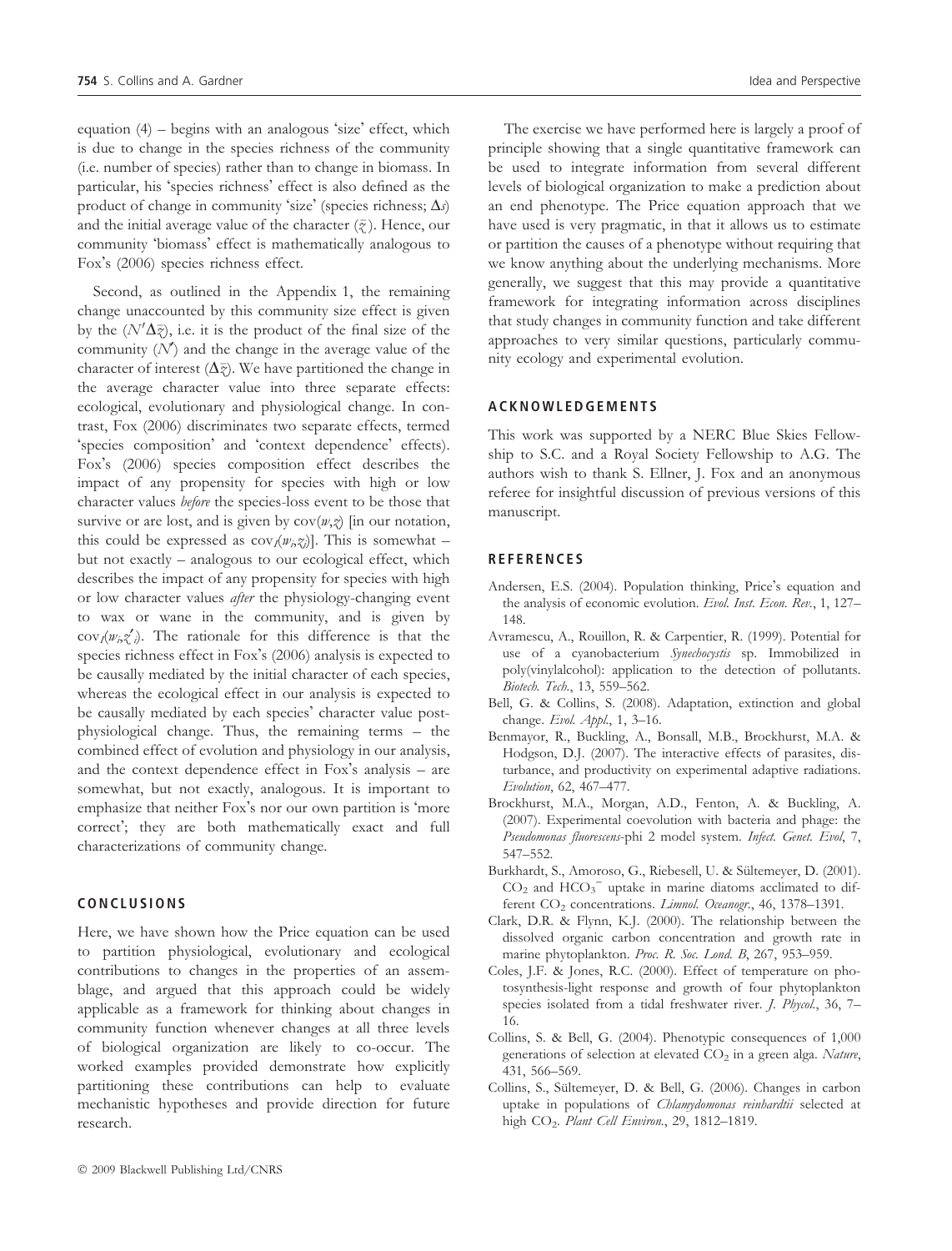- Day, T. & Gandon, S. (2005). Insights from Price's equation into evolutionary epidemiology. In: Disease Evolution: Models, Concepts, and Data Analysis' (eds Feng, Z.L., Dieckmann, U. & Levin, S.A.). American Mathematical Society, Providence, RI. pp. 23–44.
- Day, T. & Gandon, S. (2007). Applying population-genetic models in theoretical evolutionary epidemiology. Ecol. Lett., 10, 876–888.
- Falkowski, P.G. (1994). The role of phytoplankton photosynthesis in global biogeochemical cycles. Photosynth. Res., 39, 235–258.
- Falkowski, P.G. & Oliver, M.J. (2007). Mix and match: how climate selects phytoplankton. Nat. Rev. Microbiol., 5, 813-819.
- Falkowski, P.G., Scholes, R.J., Bayle, E., Canadell, J., Canfield, D. & Elser, J. (2000). The global carbon cycle: a test of our knowledge of the earth as a system. Science, 290, 291-296.
- Fox, J.W. (2005). Interpreting the ''selection effect'' of biodiversity on ecosystem function. Ecol. Lett., 8, 846-856.
- Fox, J.W. (2006). Using the Price equation to partition the effects of biodiversity loss on ecosystem function. Ecology, 87, 2687– 2696.
- Fox, J.W. & Harpole, W.S. (2008). Revealing how species loss affects ecosystem function: the trait-based Price equation partition. Ecology, 89, 269–279.
- Frank, S.A. (1995). George Price's contributions to evolutionary genetics. J. Theor. Biol., 175, 373–388.
- Frank, S.A. (1998). Foundations of Social Evolution. Princeton University Press, Princeton, NJ.
- Fu, F.-X., Warner, M.E., Zhang, Y., Feng, Y. & Hutchins, D.A. (2007). Effects of increased temperature and  $CO<sub>2</sub>$  on photosynthesis, growth, and elemental ratios in marine Synechococcus and Procholorococcus (cyanobacteria). J. Phycol., 43, 485-496.
- Fussmann, G., Loreau, M. & Abrams, P.A. (2007). Eco-evolutionary dynamics of communities and ecoystems. Funct. Ecol., 21, 465–477.
- Gardner, A. (2008). The Price equation. Curr. Biol., 18, R198–R202.
- Gardner, A. & Grafen, A. (2009). Capturing the superorganism: a formal theory of group adaptation. J. Evol. Biol., 22, 659–671.
- Habets, M.G.J.L., Rozen, D.E., Hoekstra, R.F. & de Visser, J.A.G.M. (2006). The effect of population structure on the adaptive radiation of microbial populations evolving in spatially structured environments. Ecol. Lett., 9, 1041-1048.
- Hall, A.R., Meyer, J.R. & Kassen, R. (2008). Selection for predator resistance varies with resource supply in a model adaptive radiation. Evol. Ecol. Res., 10, 735–746.
- Hamilton, W.D. (1970). Selfish and spiteful behaviour in an evolutionary model. Nature, 228, 1218–1220.
- Hamilton, W.D. (1975). Innate social aptitudes of man: an approach from evolutionary genetics. In: Biosocial Anthropology (ed. Fox, R.). Malaby, London, pp. 133–153.
- Hansen, P.J., Lunholdm, N. & Rost, B. (2007). Growth limitation in marine red-tide dinoflagellates: effects of pH versus inorganic carbon availability. Mar. Ecol. Prog. Ser., 334, 63-71.
- Hutchins, D.A., Fu, F.-X., Zhang, Y., Warner, M.E., Feng, Y., Portune, K. et al. (2007).  $CO_2$  control of Trichodesmium  $N_2$  fixation, photosynthesis, growth rates and elemental ratios: implications for past, present and future ocean biogeochemistry. Limnol. Oceanogr., 52, 1293–1304.
- Iglesias-Rodriguez, M.D., Halloran, P.R., Rickaby, R.E.M., Hall, I.R., Colmenero-Hidalgo, E., Gittins, J.R. et al. (2008). Phytoplankton calcification in a high-CO<sub>2</sub> world. Science, 320, 336– 340.
- Jäger, G. (2008). Language evolution and George Price's "general theory of selection". In: Language in Flux: Dialogue Coordination, Language Variation, Change and Evolution (eds Cooper, R. & Kempson, R.). College Publications, London, UK. pp. 53–80.
- Kerr, B. & Godfrey-Smith, P. (2009). Generalization of the Price equation for evolutionary change. Evolution, 63, 531–536.
- Langer, G., Geisen, M., Baumann, K.-H., Kläs, J., Riebesell, U., Thoms, S. et al. (2006). Species-specific responses of calcifying algae to changing seawater carbonate chemistry. Geochem. Geophys. Geosys., 7, Q0900.
- Le Quéré, C. et al. (2005). Ecosystem dynamics based on plankton functional types for global ocean biogeochemistry models. Glob. Chang. Biol., 11, 2016–2040.
- Lennon, J.T. & Martiny, J.B.H. (2008). Rapid evolution buffers ecosystem impacts of viruses in a microbial food web. Ecol. Lett., 11, 1178–1188.
- Leonardos, N. & Geider, R.J. (2008). Elevated atmospheric carbon dioxide increases organic carbon fixation by Emiliana huxleyi (haptophyta), under nutrient-limited high-light conditions. J. Phycol., 41, 1196–1203.
- Lin, B.L., Tokai, A. & Nakanishi, J. (2005). Approaches for establishing predicted-no-effect concentrations for populationlevel ecological risk assessment in the context of chemical substances management. Environ. Sci. Tech., 39, 4833-4840.
- Loeuille, N. & Leibold, M.A. (2008). Evolution in metacommunities: on the relative importance of species sorting and monopolization in structuring communities. Am. Nat., 171, 788–799.
- Loreau, M. & Hector, A. (2001). Partitioning selection and complementarity in biodiversity experiments. Nature, 412, 72–76.
- MacLean, R.C. (2005). Adaptive radiation in microbial microcosms. J. Evol. Biol., 18, 1376–1386.
- McClellan, K., Altenburger, R. & Schmitt-Jansen, M. (2008). Pollution-induced community tolerance as a measure of species interaction in toxicity assessment. J. Appl. Ecol., 45, 1514–1522.
- Okasha, S. (2006). Evolution and the Levels of Selection. Oxford University Press, Oxford.
- Piontek, J., Haendel, N., Langer, G., Wohlers, J., Riebesell, U. & Engel, A. (2009). Effects of rising temperature on the formation and microbial degredation of marine diatom aggregates. Aquat. Microb. Ecol., 54, 305–318.
- Post, A.F., Dubinsky, Z., Wyman, K. & Falkowski, P.G. (1984). Kinetics of light-intensity adaptation in a marine planktonic diatom. Mar. Biol., 3, 231–238.
- Price, G.R. (1970). Selection and covariance. Nature, 227, 520–521.
- Price, G.R. (1972). Fisher's 'fundamental theorem' made clear. Ann. Hum. Genet., 36, 129–140.
- Price, G.R. (1995). The nature of selection. *J. Theor. Biol.*, 175, 389-396.
- Reboud, X., Majerus, N., Gasquez, J. & Powles, S. (2007). Chlamydomonas reinhardtii as a model system for pro-active herbicide resistance evolution research. Biol. J. Linn. Soc., 91, 257–266.
- Riebesell, U., Wolf-Gladrow, D.A. & Smetacek, V. (1993). Carbon dioxide limitation of marine phytoplankton growth rates. Nature, 361, 249–251.
- Riebesell, U. et al. (2007). Enhanced biological carbon consumption in a high  $CO<sub>2</sub>$  ocean. Nature 450, 545–548.
- Riebesell, U., Bellerby, R.G.J., Grossart, H.-P. & Thingstad, F. (2008). Mesocosm  $CO<sub>2</sub>$  pertubation studies: from organism to community level. Biogeoscience, 5, 1157-1164.
- Roelofs, W., Huijbregts, M.A.J., Jager, T. & Ragas, A.M.J. (2003). Prediction of ecological no-effect concentrations for initial risk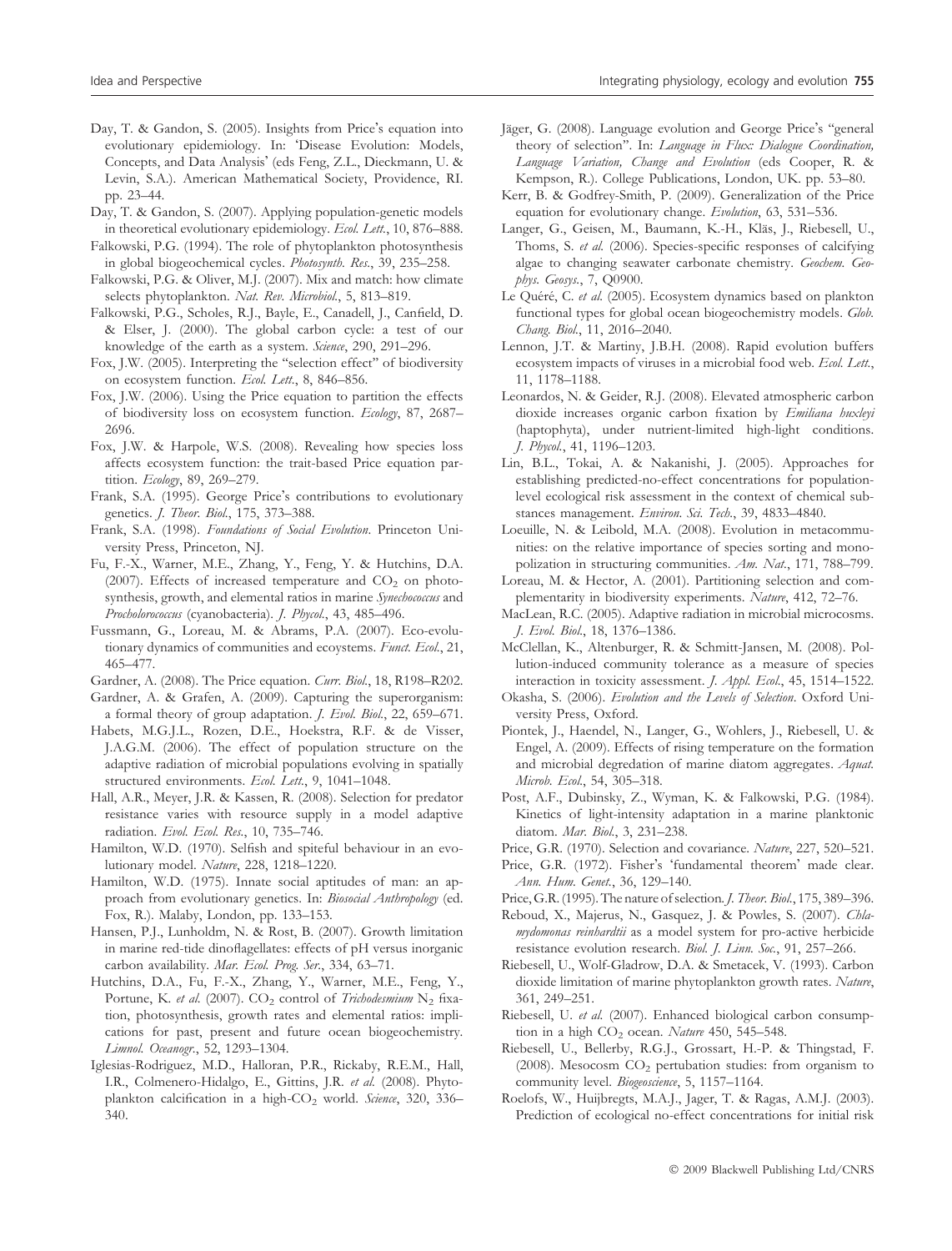assessment: combining substance-specific data and database information. Eviron. Toxicol. Chem., 22, 1387–1393.

- Rost, B., Richter, K.-U., Riebesell, U. & Hansen, P.J. (2006). Inorganic carbon acquisition in red tide dinoflagellates. Plant Cell Environ., 29, 810–822.
- Rost, B., Zondervan, I. & Wolf-Gladrow, D. (2008). Sensitivity of phytoplankton to future changes in ocean carbonate chemistry: current knowledge, contradictions and research direactions. Mar. Ecol. Prog. Ser., 373, 227–237.
- Sabater, S., Guasch, H., Ricart, M., Romaní, A., Vidal, G., Klünder, C. et al. (2007). Monitoring the effects of chemicals on biological communities. The biofilm as interface. Anal. Bioanal. Chem., 387, 1425–1434.
- Smith, W.O. Jr & Lancelot, C. (2004). Bottom-up versus top-down control in phytoplankton of the Southern Ocean. Antarct. Sci., 16, 531–539.
- Søderberg, L.M. & Hansen, P.J. (2007). Growth limitation due to high pH and low inorganic carbon concentrations in temperate species of the dinoflagellate genus Ceratium. Mar. Ecol. Prog. Ser., 351, 103–112.
- Soukupová, J., Lukavská, A., Lukavsky, J. & Nedbal, L. (1999). Sensitivity of the algal biotest ISO 10253 to the photosystem 2 herbicides in seawater. Photosynthetica, 37, 209-216.
- Tortell, P.D. et al. (2008).  $CO<sub>2</sub>$  sensitivity of Southern Ocean phytoplankton. Geophys. Res. Lett., 35, L04605.
- Trimborn, S., Lundholm, N., Thoms, S., Richter, K.-U., Krock, B., Hansen, P.J. et al. (2007). Inorganic carbon acquisition in potentially toxic and non-toxic diatoms: the effect of pHinduced changes in seawater carbonate chemistry. Physiol. Plant., doi:10.1111/j.1339-3054.2007.01038.x.
- Urban, M.C. (2006). Maladaptation and mass effects in a metacommunity: consequences for species coexistence. Am. Nat., 168, 28–40.
- Venail, P.A., MacLean, R.C., Bouvier, T., Brockhurst, M.A., Hochberg, M.E. & Mouquet, N. (2008). Diversity and productivity peak at intermediate dispersal rates in evolving metacommunities. Nature, 452, 210–214.
- Wohlers, J., Engel, A., Zöllner, E., Breithaupt, P., Jürgens, K., Hoppe, H.-G. et al. (2008). Changes in biogenic carbon flow in response to sea surface warming. Proc. Natl Acad. Sci. USA, 106, 7067–7072.
- Zondervan, I. (2007). The effects of light, macronutrients, trace metals and  $CO<sub>2</sub>$  on the production of calcium carbonate and organic carbon in coccolithophores- A review. Deep Sea Res. II, 54, 521–537.
- Zondervan, I., Zeebe, R.E., Rost, B. & Riebesell, U. (2001). Decreasing marine biogenic calcification: a negative feedback on rising atmospheric  $pCO<sub>2</sub>$ . Global Biogeochem. Cy., 15, 507-516.
- Zondervan, I., Rost, B. & Riebesell, U. (2002). Effect of CO<sub>2</sub> concentration on the PIC⁄ POC ratio in the coccolithophores Emiliana huxleyi grown under light-limiting conditions and different daylengths. J. Exp. Mar. Biol. Ecol., 272, 55-70.

# SUPPORTING INFORMATION

Additional Supporting Information may be found in the online version of this article:

Table S1 Calculations for community tolerance to diuron.

Please note: Wiley-Blackwell are not responsible for the content or functionality of any supporting materials supplied by the authors. Any queries (other than missing material) should be directed to the corresponding author for the article.

Editor, Stephen Ellner Manuscript received 9 March 2009 First decision made 15 April 2009 Manuscript accepted 17 May 2009

#### APPENDIX 1

We consider the changes in a biological community between time  $t_1$  and time  $t_2$ . At each time point we assign each species a unique index  $i \in I$ , and within each species i we assign each lineage a unique index  $j \in J_i$ . We assume asexual reproduction, and identify the same species or lineage at each time point by matching the indices. The fraction of the total community biomass at time  $t_1$  that is due to lineage *j* in species *i* is denoted  $q_{ij}$ , and hence the fraction of community biomass at time  $t_1$  due to species *i* is  $q_i = \sum_{j \in J_i} q_{ij}$ . Similarly, the fraction of community biomass at time  $t_2$  that is because of lineage *j* in species *i* is denoted  $q_{ij}^{\prime}$  and the fraction because of species *i* is  $q'_i = \sum_{j \in J_i} q'_{ij}$ . Hence, the relative growth factor of lineage *j* in species *i* between times  $t_1$  and  $t_2$ is given by  $w_{ij} = q_{ij} / q_{ij}$ , and the relative growth factor of species *i* during this period is  $w_i = \frac{q_i}{q_i}$ . Finally, we denote the value of the character of interest for lineage  $j$  in species  $i$ at time  $t_1$  as  $\chi_{ij}$ , and at time  $t_2$  as  $\chi'_{ij} = \chi_{ij} + \Delta \chi_{ij}$ , and the initial and final averages of the character of interest for species *i* are  $z_i = \sum_{j \in J_i} (q_{ij}/q_i) z_{ij}$  and  $z_i' = \sum_{j \in J_i} (q_{ij}/q_i) z_{ij}$  at times  $t_1$  and  $t_2$  respectively. (Note that the final character value is an average taken over lineages, weighted according to their initial, rather than final, relative abundances within the species; this separates the effects of changes within lineages from effects that are due to changes in the relative abundances of lineages).

The change in the average character value across the whole community between times  $t_1$  and  $t_2$  is then:

$$
\Delta \bar{z} = \bar{z}' - \bar{z}
$$
\n
$$
= \sum_{I,j_i} q'_{ij} z'_{ij} - \sum_{I,j_i} q_{ij} z_{ij}
$$
\n
$$
= \sum_{I,j_i} q_{ij} w_{ij} z'_{ij} - \sum_{I,j_i} q_{ij} (z'_{ij} - \Delta z_{ij})
$$
\n
$$
= \sum_{I,j_i} q_{ij} w_{ij} z'_{ij} - \sum_{I,j_i} q_{ij} z'_{ij} + \sum_{I,j_i} q_{ij} \Delta z_{ij}
$$
\n
$$
= \text{cov}_{I,J_i} (w_{ij}, z'_{ij}) + \text{E}_{I,J_i} (\Delta z_{ij}).
$$
\n(41)

This is the sum of combined evolution and ecology (first term) and physiology (second term), and is formally equivalent to a levels-of-selection application of Price's equation, in particular of the form outlined by Okasha